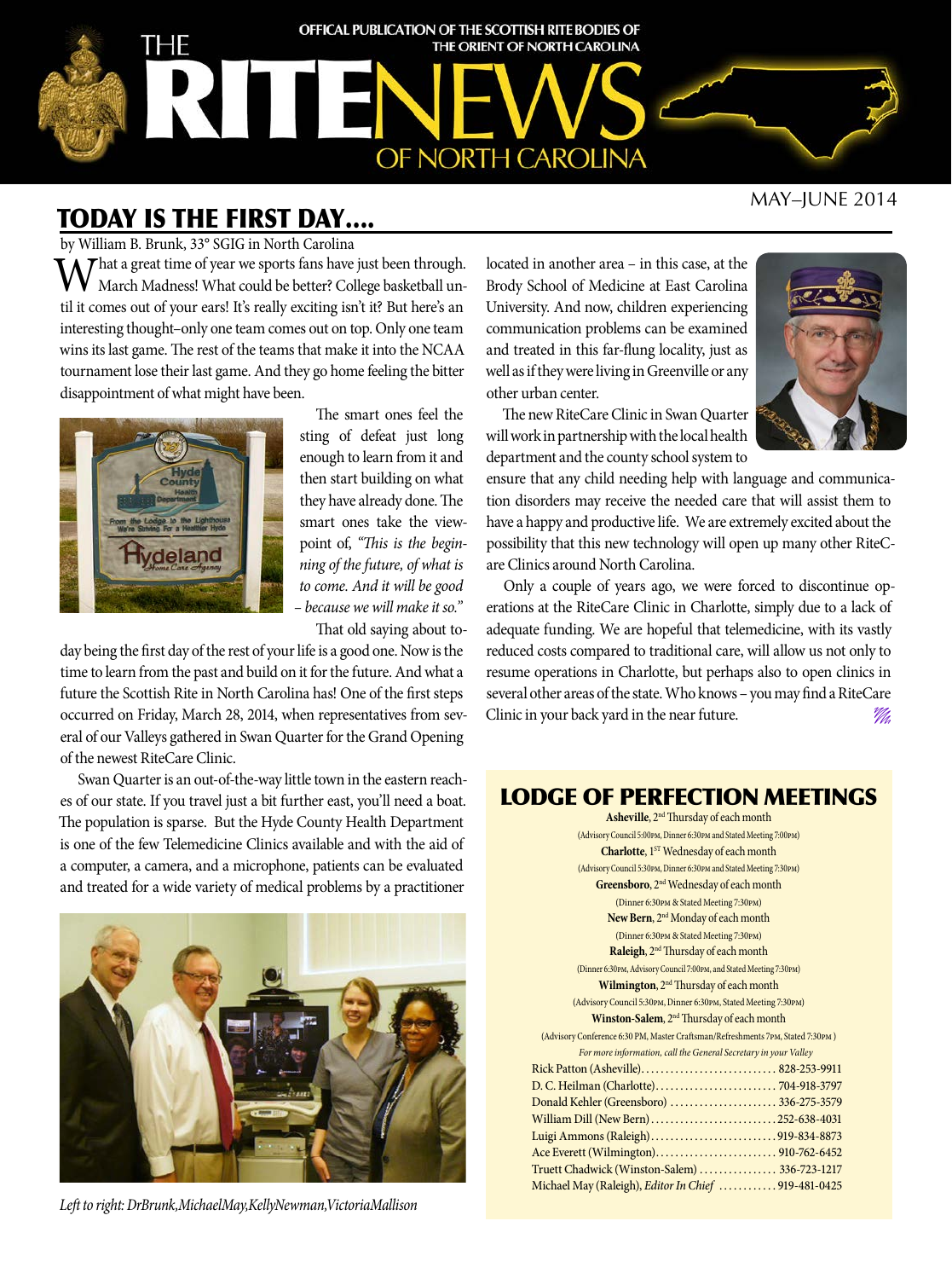## THE VALLEY OF ASHEVILLE VALLEY OF FRANKLIN?

by Ill. John M. Burchfield, 33º – Venerable Master

A couple of years ago a request was made and an idea for- $\Lambda$ mulated to create a Scottish Rite Club in Franklin. This was achieved and the Franklin Scottish Rite Club for the Valley of Asheville was established. Since that time there has been interest generated within the Club to make application for and create a new Valley. The paperwork for this is in the works and it appears that we will soon have a new Valley here in Western North Carolina. This of course will have to be voted on by the Scottish Rite Supreme Council when it reconvenes next year. There are still many issues to be worked out, however, once established the new Valley will be known as The Valley of Franklin and will continue to meet at Junaluskee Lodge No. 145 in Franklin just as the Club continues to do now.

> The Valley of Asheville needs **Somebody, Anybody and Everybody** to join with us and make sure that this Valley continues to live up to its' potential. **Nobody** will be turned away.  $\mathscr{W}_\mathscr{U}$

How does all of this add up? For those Valley of Asheville members living in, around or near Franklin, this can be viewed as a welcome opportunity. Especially when pertaining to the driving point of view. This should also allow more members to be able to attend, become more active, and hopefully provide a greater opportunity for growth from within the six county (Cherokee, Clay, Graham, Swain, Macon, and Jackson) region that makes up the western tip of North Carolina. Those individuals living close to this area, along with Haywood County members will still have to decide if they want to transfer their membership from the Valley of Asheville to the new Valley, or continue to remain with Asheville. Regardless of which Valley we are speaking about across this great State of ours, we still need our hats



*Our S.G.I.G. Ill. Bill Brunk 33°, Personal Representative Ill. Martin Fischer 33°, and our General Secretary, Ill. Rick Patton 33° along with many of the individuals in attendance at a informational gathering and fellowship meeting in Franklin on February 25th.*  $2^{\circ}$  reprudity 25".

Cliffside Lodge No. 460 will be holding a very special Past Grand Masters 3<sup>rd</sup> degree on June 21, 2014 at the Scottish Rite Temple on Randolph Road in Charlotte. The members of Cliffside will confer the 1<sup>st</sup> section of the degree work. The 2<sup>nd</sup> section will be conferred by Past Grand Masters of the Grand Lodge of North Carolina

The day will start off with an "*All You Can Eat Country Breakfast"* prepared by Brother Clyde W. Earley and his team. Cost is \$8.00 per person.

of many colors to be our leaders, to assist with our reunions, to help with our fundraisers, and to serve as our officers.

Reservations for breakfast can be made by calling the Scottish Rite office in Charlotte at 704-365-3579.

Many of you have heard the poem about Everybody, Somebody and Nobody. We share it again here as it so eloquently and simply expresses a message of need.

> *Once upon a time, there were four people... Their names were Everybody, Somebody, Nobody and Anybody.*

*Whenever there was an important job to be done, Everybody was sure that Somebody would do it. Anybody could have done it, but Nobody did it. When Nobody did it, Everybody got angry because... it was Everybody's job!*

*Everybody thought that Somebody would do it, but Nobody quickly realized that Nobody would do it. So, consequently, Everybody blamed Somebody... when Nobody did what could have done in the first place!*

- Anonymous (of course!)

The requests for the current school year are beginning to come to the office and we are providing the medals to each requesting school along with the name of volunteer presenter. If you would like to participate in this very rewarding program, contact the office and I will make sure you are notified when a school in your area has scheduled their ceremony. What a great way to continue to promote the tenants of the Scottish Rite in our local communities.

# THE VALLEY OF CHARLOTTE PAST GRAND MASTER DEGREE

by Jack Huskey, 33°

The degree work will begin promptly at 8:00am

Plan to be a part of this historic event as the Past Grand Masters of the Grand Lodge of North Carolina bring another brother to further light in Masonry!

## THE VALLEY OF CHARLOTTE JROTC AWARDS PRESENTATIONS

by D. C. Heilman, 32°KCCH

How time flies! With the unique weather experienced this year it is difficult to believe the 2013-2014 school year is coming to a close and with it the recognition of many well-deserving young men and women of the area ROTC and JROTC programs for their years of hard work and dedication to the disciplines of the their respective branch of the armed services.

Each recipient receives a certificate along with a ribbon and medal to wear on their uniform. The medal depicts the heraldic logo of the Scottish Rite of Freemasonry and by the words *"JROTC Education and Americanism"* calls attention to two of the major focal points of the Scottish Rite.

This award recognizes one outstanding cadet in the second year or second to last year of their commitment to the unit. It cannot be bestowed on a cadet in his or her first year or last year of the program.

For a cadet to be considered for this award they must:

- Have contributed the most among cadets on campus to encourage and demonstrate Americanism by deeds or conduct during participations in extracurricular activities or community projects.
- Have demonstrated academic excellence by being in the top 25% of their academic class
- Have demonstrated outstanding leadership by exhibiting qualities of dependability, good character, self-discipline, good citizenship and patriotism.

Last year the Valley of Charlotte was honored to have presented the Scottish Rite of Freemasonry award to 41 cadets. Many of our brethren volunteered their time to travel to the ceremony and make these presentations to the cadets.

The requests for 2014 have begun to filter into the office for

the coming year. Having participated in a number of presentations it is honor and pleasure to have a small part in making these presentations.

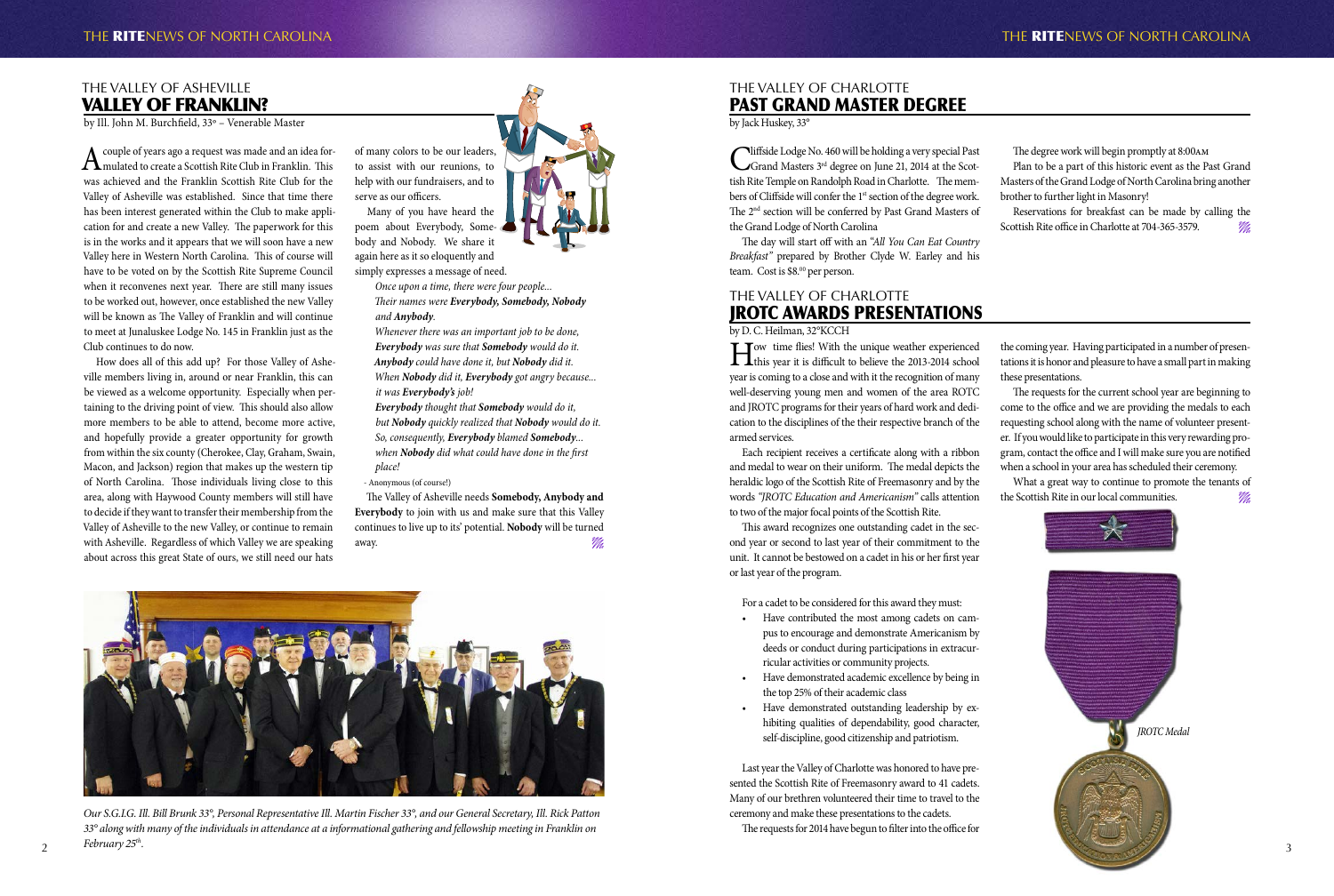### THE VALLEY OF GREENSBORO THE GIFT OF RENEWAL

by Ben Wallace 32° KCCH , Wise Master, Guilford Chapter Rose Croix Number 6

Simpson, a true Knight that has completed his earthly labors. Yet in his passing is life. It's as if from the winter of his existence springs new life into the Greensboro Valley. The funeral service reminds us that "*…though the cold blasts of winter may lay them in the dust and for a time destroy thy loveliness, their fading is not final. For in the spring, they shall surely bloom again.*" And so it is. This vernal equinox represents an end, but also a beautiful beginning. The ascension of this Valley has begun, and with God's help it will continue. This endeavor will require much in the quarries. If you are willing to help in the renewal of this work, contact the Secretary or myself and we will find a place for you among the workmen.



We are taught in our Ceremony of Remembrance and Re-newal that *"As nature offers gifts of renewal following the dead of winter, she reminds us that she is immortal and that from apparent death springs life eternal"*. With preparations underway for our reunion you can sense a change in the weather, both inside and outside of the Temple. This Valley is experiencing a rebirth of sorts. We are reintroducing practices that were abandoned in favor of expediency. Quality and depth are becoming the watchwords of the brethren and Knights. The young men are buzzing with excitement and the old men are proud to see the Scottish Rite Masonry that they remember from their past returning to our Temple. This reunion is dedicated to MWB Bill

Scottish Rite Reunions are all of these things and so much more. All around the Orient right now, Scottish Rite Masons are holding Spring Reunions. It is among the best times of the year to be a Master of the Royal Secret! Reunions remind us of those upon whose shoulders we all climbed to behold more light in Masonry—those who are no longer physically able to attend and those who have begun their journey to the celestial lodge  $4\text{ m}$  and those who have begun their journey to the celestial lodge

above. As we hold our reunions this Spring, my sincere prayer is that all of us will do some remembering. Remember your vows. Remember those who got us where we are today. Remember that our duty is not to be better than the brethren, but to be better than ourselves. In so doing, be ye blessed and have a great reunion!



### THE VALLEY OF GREENSBORO WHAT IS A REUNION AND A REMEMBRANCE?

by A. Gene Cobb, Jr. 33° – Personal Representative Valley of Greenboro

Sometimes the "*system*" really works better than<br>Sexpected. At a Masonic gathering several weeks ago, one of the Knights of the New Bern Chapter of the Knights of Saint Andrew noticed the condition of a wheel chair that one of our brothers was using. The wheel chair was in bad shape and really needed repairs. Several of the Knights decided to see what could be done. It was mentioned to them that the Masonic and Eastern Star Home, WhiteStone, had an outreach program and had items available for use. Brother Mark Kolada, Executive Director at WhiteStone, was contacted. He was able to provide a wheel chair in excellent condition. However, the wheel chair was located in Greensboro. Mark was able to

get the wheel chair to the Grand Lodge office in Raleigh. A plea went out and a post on Facebook was immediately answered by Brother Tom Pope in Fayetteville, who volunteered to drive to Raleigh, pick up the wheel chair, and deliver it to the KSA in New Bern. From the time the need was identified to WhiteStone, until the wheel chair was delivered to the KSA in New Bern, was less than 36 hours. The wheel chair was re-upholstered by Knights of the KSA and delivered to the deserving brother. All this was made possible by the fact that one member saw a need and decided to take action. This is a fine example of the "Craft" in action and what is possible when one Mason decides to act.

*When people have not been together for a while and make a conscious effort to gather… When people get together for a purpose on a not so very often basis… When people share a common passion and reunite after being away from one another… When people gather to make something wonderful happen for others… When people include new people into their midst… When people look back at such past gatherings and celebrate the present and future…*

The Scottish Rite Club of New Bern<br>will be starting a Master Craftsman Program Study Group. The initial meeting will be April 22, 7 pm at the New Bern Scottish Rite Temple. The purpose of this group will be to discuss the reading assignments and answer any questions you may have concerning the study materials. Each participant

# THE VALLEY OF NEW BERN KSA IN ACTION

by Steve Burgess 33°

### THE VALLEY OF NEW BERN MASTER CRAFTSMAN STUDY GROUP

by Steve Burgess 33°



must be enrolled in the Master Craftsman I Course. Depending on the number and location of members regularly attending; the meetings can rotate between the different Lodges of the participants. This is an excellent opportunity to engage in more in-depth discussions of the lessons portrayed in the degrees. For more information contact Brother Aaron Morris, President of the New Bern Scottish Rite Club 252-772-5578.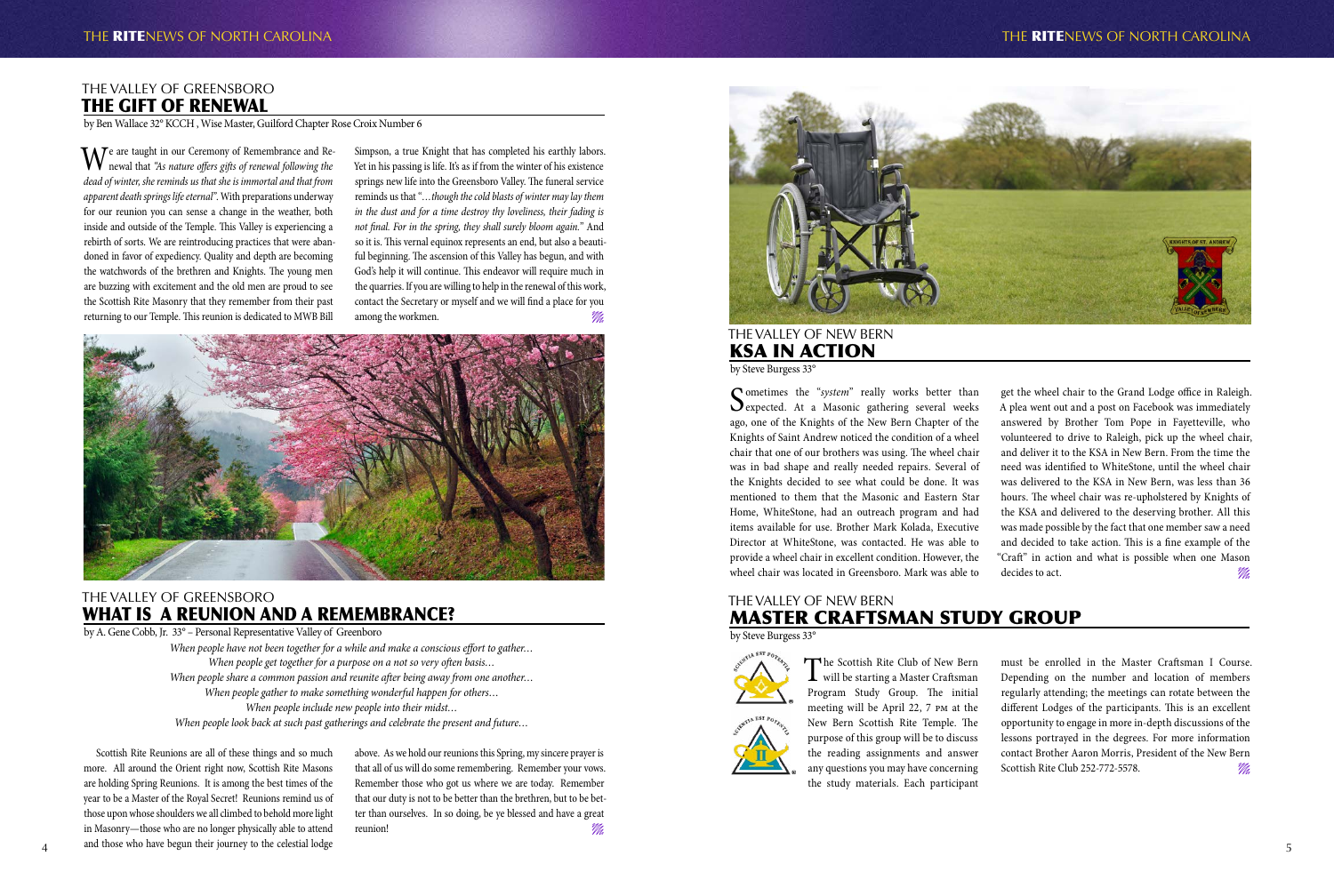

## THE VALLEY OF WILMINGTON MASTER CRAFTSMAN III (THE SYMBOLIC LODGE

by Richard W. Knauss, 33°

The new Master Craftsman III course goes into detail explaining the symbolism used in the Blue Lodge. This course was<br>completed on February 18, 2014 by Ill.: Richard W. Knauss, 33° who is pictured right (R to L) receiving pin from Ill∴ A.C. Everett, Jr. 33°, General Secretary for the Valley of Wilmington.

I am extremely grateful to the Scottish Rite for many rea-<br>sons. As a young girl and the daughter of a Mason, I learned early on about the Masonic ties that bind. I was very involved in Job's Daughters and was the recipient of a Scottish Rite Scholarship to fund some of my graduate level schooling. Interestingly, I chose a profession near and dear to the heart of Scottish Rite, one of a Speech Language Pathologist.

## THE VALLEY OF RALEIGH EAST CAROLINA UNIVERSITY SPEECH CLINIC TESTIMONIAL

by Kimberly Andrews

Fast forward many years later and I find myself as a first time mom, anxious about my child's development. Fortunately, I knew exactly where to turn: The ECU Speech and Hearing Clinic, as it is known among parents and professionals as THE place to go for an in-depth evaluation. And having gone through the process of three evaluations in the last several years, I now know why!

> So, the Scottish Rite has a special place in my heart and forever will. The tie that binds has expanded to another generation, to my son, who has been helped by such an amazing group of giving people. We are truly grateful! On behalf of three generations, thank you for your support of the ECU Speech and Hearing Clinic and your commitment to helping those in need!

My son's first two evaluations were performed under the supervision of Donna Wolfe, doctoral candidate at the time and Dr. Marianna Walker, director of the Scottish Rite Dyslexia Program at that time. Each evaluation gave me the information I needed to develop a plan to help him succeed at home and at school. While no direct intervention was needed, I was able to take on my role as Speech-Language Pathologist at home to facilitate his development, particularly in reading.

 $\mathbf{M}$ y diligent desire and search for more light in Mason-<br>ry directed me to the Scottish Rite and God directed me to the Valley of Raleigh.

The fall of 2012 was a huge transition for my family as we moved out of state. As my son entered public school for the first

To have been Knighted KSA is an honor and privilege. I cannot express the light, joy, color, and harmony that the valley has extended to me in simple words.







The 2014 Spring Reunion was named "*The Ill*<sup>∴</sup> *James Earl Vann, 33°–Memorial Class*" and was held on March 7<sup>th</sup> and 8<sup>th</sup>.

time, his 2nd grade teacher indicated that he might need some additional guidance in reading. I felt totally empowered because I knew immediately what our first step needed to be: a trip to Greenville! This time, under the guidance of Laura Frye, doctoral candidate, he was evaluated and we were later provided with an in-depth report that included suggestions for home and school. These recommendations were critical in establishing a plan for him at school and gave me the information I needed to confidently advocate for my child.

> $\sum_{\text{Riplets}}$  March 7th, the Valley of Wilmington Chapter of the Knights of St Andrew initiated two new members. *Pictured from Left to right: Terry Kuhn, 32°, KSA, PFK; Steve Bland, 32°, KCCH; Woody Henderson, Jr., 33°; James Britt, 32°, KCCH; Jason Thompson, 32°, KSA; (New Knight) Ron Peters, 32°, KSA; Sean Hughes, 32°, KSA; Jim Brandt, 32°, KSA, First Knight; (New Knight) Scott Nims, 32°, KSA ; Ken Hooks, 32°, KSA; Edwin Russ, 32°,KCCH; Danny Buck, 32°, KSA; Parker Stevens, 32°, KSA,PFK*



 I am happy to report that with the interventions suggested and the school's efforts, his reading has improved greatly. He has moved from learning to read to reading to learn. While recently enjoying a book about the Titanic, his ability to recall facts and details showed significant improvement and on occasion stumped me! (Can you recall the exact date it sank, how many passengers were on board and the changes that were made as a result of this voyage?) Now he is a confident reader, reading on his 3rd grade level and helping his younger sister learn to read!

## THE VALLEY OF RALEIGH WHAT SCOTTISH RITE MASONRY MEANS TO ME

by William D. Spearman Sr. 32˚ KSA

I completed the three initial degrees of Masonry with some level of proficiency and found the idea of learning additional lessons intriguing.

Masonry was exposed to me early on in life but I continued to wander in darkness for many years. I have found the fellowship in the Valley to be one that I will always treasure. The lectures and degree presentations have stirred my very soul.

THE VALLEY OF WILMINGTON 2014 SPRING REUNION

by Richard W. Knauss, 33°

*Pictured at right, from left to right:*

*Back Row: Richard Carbone, Phillip Swicegood, Seth Coleman, Christopher Germaine*

*Front Row: Jerry Blount, Brandon Smith, A. C. Everett, Jr.,33°, General Secretary; William G. Mathis, 33°, Personal Representative to S*∴*G*∴*I*∴*G*∴*; Edward A. Gaskins, Jr., 33°, Director of the Work; Kenneth Kelly, Norman Roberts*

THE VALLEY OF WILMINGTON THE KNIGHTS OF ST. ANDREW INITIATE TWO NEW MEMBERS

by Richard W. Knauss, 33°